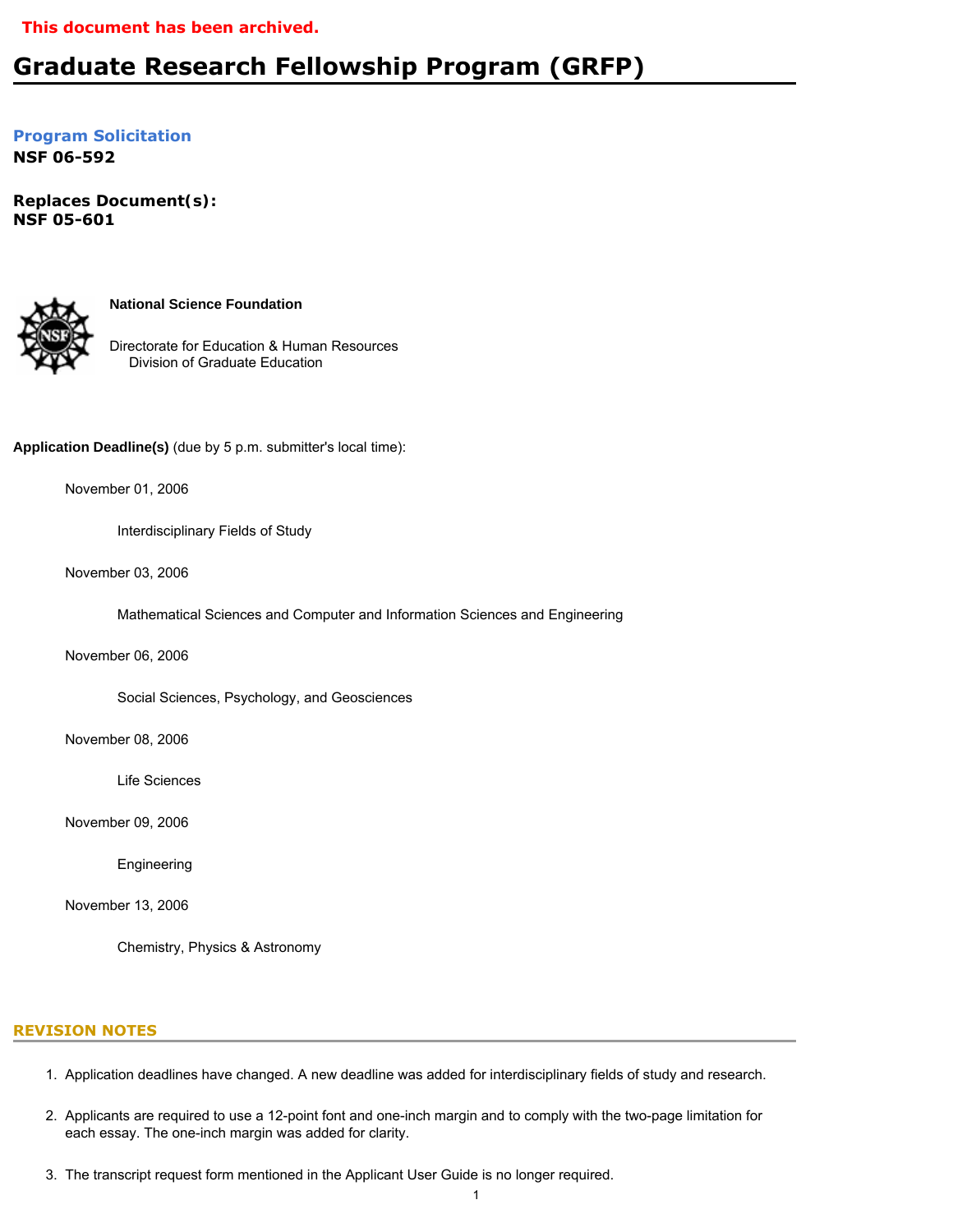- 4. Reporting requirements were revised to clarify the policy regarding the annual activity report and to add language regarding research involving human subjects and program evaluation. The language was changed to indicate that all fellows are required to submit an annual activity report regardless to tenure status.
- 5. The certifications required prior to the receipt of fellowship funds were added to the application for electronic signature, replacing the Certifications Page submitted by fellows after award. This was done to align the fellowship application more closely to standard NSF business practices.

# <span id="page-1-0"></span>**SUMMARY OF PROGRAM REQUIREMENTS**

#### **General Information**

#### **Program Title:**

Graduate Research Fellowship Program (GRFP)

#### **Synopsis of Program:**

The National Science Foundation aims to ensure the vitality of the human resource base of science, technology, engineering, and mathematics in the United States and to reinforce its diversity by offering approximately 1,000 graduate fellowships in this competition. The Graduate Research Fellowship provides three years of support for graduate study leading to research-based master's or doctoral degrees and is intended for students who are at the early stages of their graduate study. The Graduate Research Fellowship Program (GRFP) invests in graduate education for a cadre of diverse individuals who demonstrate their potential to successfully complete graduate degree programs in disciplines relevant to the mission of the National Science Foundation.

#### **Cognizant Program Officer(s):**

• Grad Research Fellowship Operations Center, telephone: 866-673-6188, email: [help@nsfgradfellows.org](mailto:help@nsfgradfellows.org)

## **Applicable Catalog of Federal Domestic Assistance (CFDA) Number(s):**

● 47.076 --- Education and Human Resources

#### **Award Information**

**Anticipated Type of Award:** Fellowship Grant

**Estimated Number of Awards:** 1000

**Anticipated Funding Amount:** \$40,500,000 for new fellowships in FY 2007 pending the availability of funds.

# **Eligibility Information**

**Organization Limit:** Fellowship applications must be submitted by the prospective Fellow. Applicants must register with Fastlane (<https://www.fastlane.nsf.gov/>) prior to submitting an application and must affiliate with an accredited United States university, college, or non-profit academic institution or appropriate international institution of higher education offering advanced degrees in science, technology, engineering, and mathematics prior to activating the Fellowship award.

# **Applicant Eligibility:**

Refer to Section IV. Eligibility Information.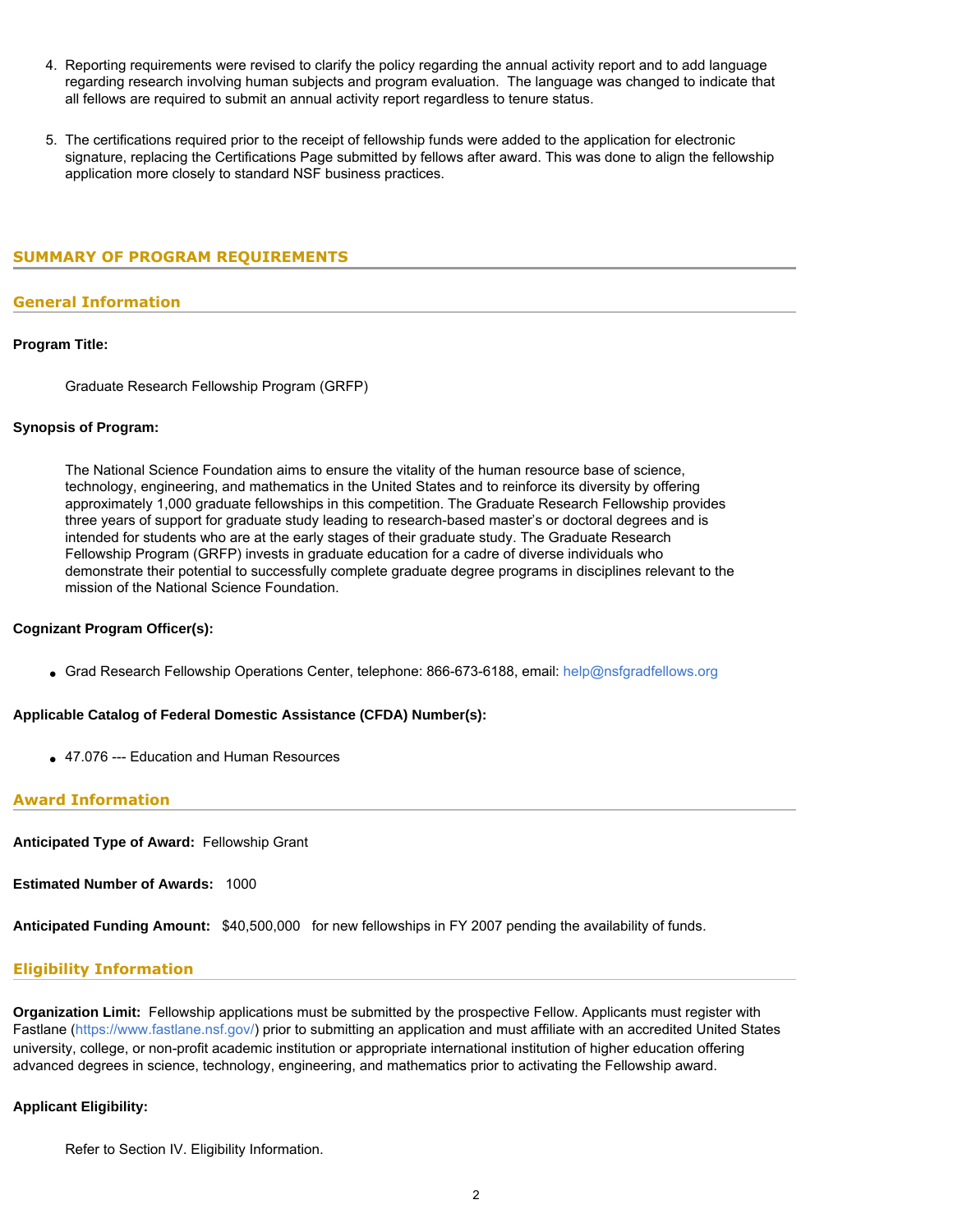#### **Limit on Number of Applications per PI:**

1 - Applicants are limited to only one application in this competition.

# **Applicant Preparation and Submission Instructions**

# **A. Application Preparation Instructions**

- **Letters of Intent:** Not Applicable
- **Application Instructions:** This solicitation contains information that deviates from the standard Grant Proposal Guide (GPG) proposal preparation guidelines. Please see the full text of this solicitation for further information.

# **B. Budgetary Information**

- Cost Sharing Requirements: Cost Sharing is not required by NSF.
- **Indirect Cost (F&A) Limitations:**

No indirect costs are allowed.

● **Other Budgetary Limitations:** Other budgetary limitations apply. Please see the full text of this solicitation for further information.

# **C. Due Dates**

● **Application Deadline(s)** (due by 5 p.m. submitter's local time):

November 01, 2006

Interdisciplinary Fields of Study

November 03, 2006

Mathematical Sciences and Computer and Information Sciences and Engineering

November 06, 2006

Social Sciences, Psychology, and Geosciences

November 08, 2006

Life Sciences

November 09, 2006

Engineering

November 13, 2006

Chemistry, Physics & Astronomy

# **Application Review Information Criteria**

**Merit Review Criteria:** National Science Board approved criteria apply.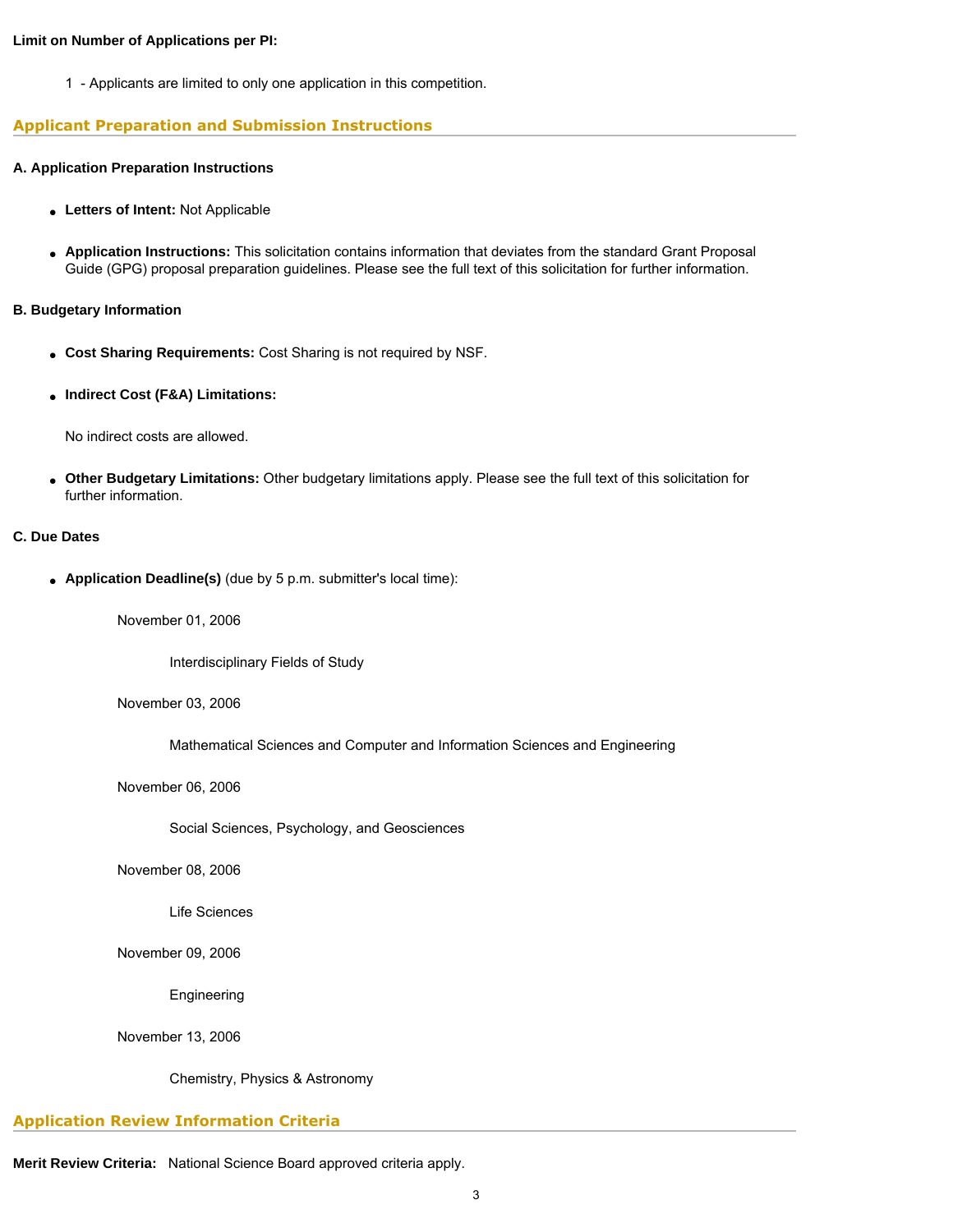**Award Conditions:** Standard NSF award conditions apply

**Reporting Requirements:** See reporting requirements in full text of solicitation.

# <span id="page-3-0"></span>**TABLE OF CONTENTS**

# **[Summary of Program Requirements](#page-1-0)**

- I. **[Introduction](#page-3-1)**
- II. **[Program Description](#page-3-2)**
- III. **[Award Information](#page-4-0)**
- IV. **[Eligibility Information](#page-4-1)**

# V. **[Application Preparation and Submission Instructions](#page-6-0)**

- A. [Application Preparation Instructions](#page-6-0)
- B. [Budgetary Information](#page-7-0)
- C. [Due Dates](#page-8-0)
- D. [FastLane Requirements](#page-8-1)

# VI. **[Application Review Information](#page-8-2)**

- A. [NSF Application Review Process](#page-8-3)
- B. [Application Review and Selection Process](#page-9-0)

# VII. **[Award Administration Information](#page-9-1)**

- A. [Notification of the Award](#page-9-2)
- B. [Award Conditions](#page-9-3)
- C. [Reporting Requirements](#page-10-0)
- VIII. **[Agency Contacts](#page-10-1)**
- IX. **[Other Information](#page-11-0)**
- X. **[Appendix](#page-13-0)**

# <span id="page-3-1"></span>**I. INTRODUCTION**

The purpose of the Graduate Research Fellowship Program (GRFP) is to ensure the vitality of the scientific and technological workforce in the United States and to reinforce its diversity. The program recognizes and supports outstanding graduate students in the relevant science, technology, engineering, and mathematics (STEM) disciplines who are pursuing researchbased master's and doctoral degrees. NSF Fellows are expected to become knowledge experts who can contribute significantly to research, teaching, and innovations in science and engineering. These individuals will be crucial to maintaining and advancing the nation's technological infrastructure and national security as well as contributing to the economic well being of society at large.

<span id="page-3-2"></span>The Graduate Research Fellowship Program is designed to provide opportunities for advanced education that prepares students for a broad range of disciplinary and cross-disciplinary careers through its strategic investments in intellectual capital. Applicants, therefore, are urged to visit the NSF web page at [http://www.nsf.gov](http://www.nsf.gov/) for more information and guidance about current and emerging themes for the NSF directorates.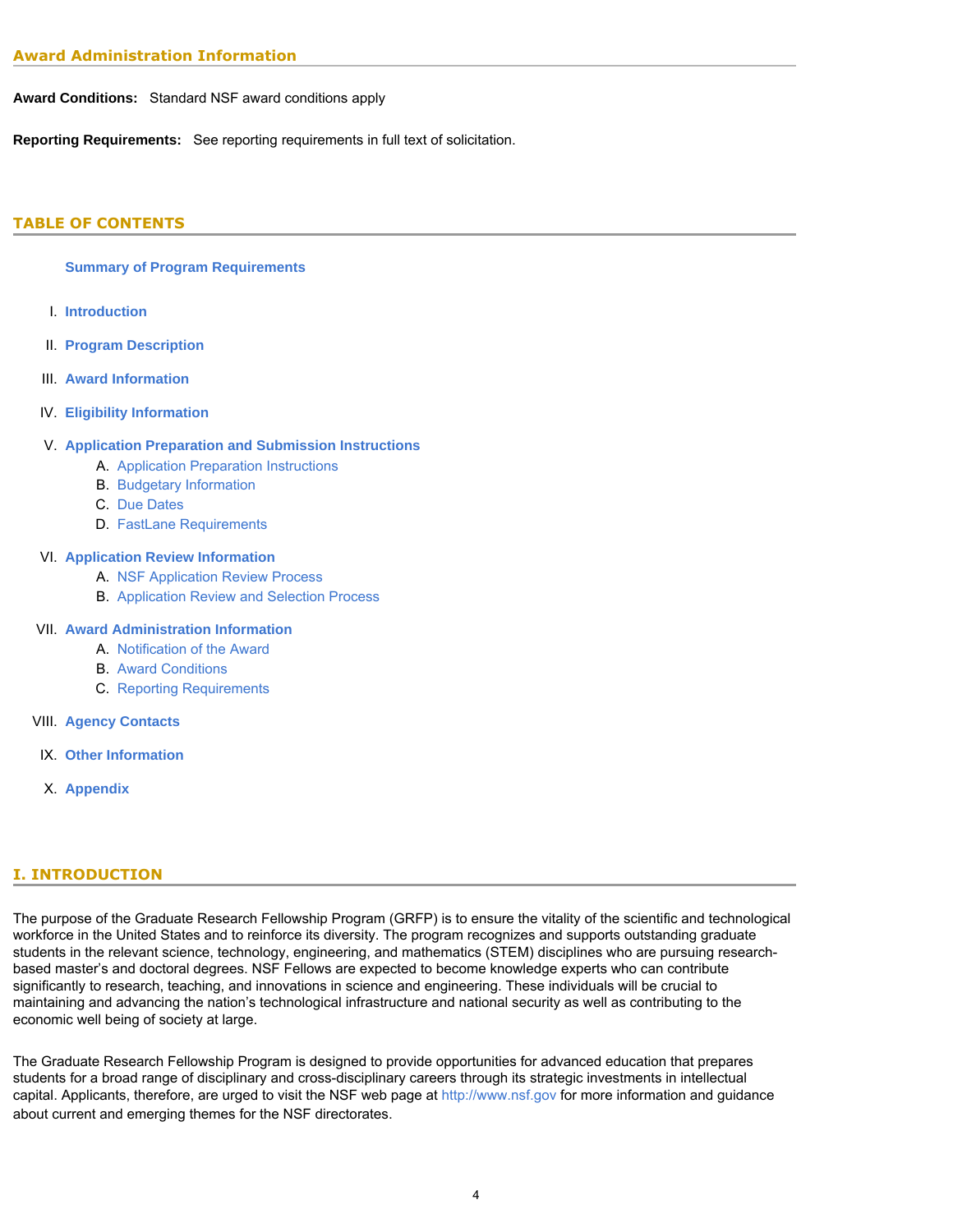The Graduate Research Fellowship Program awards fellowships for graduate study leading to research-based master's or doctoral degrees in the fields of science, technology, engineering, and mathematics (STEM) relevant to the mission of the National Science Foundation (See [NSF-Supported Fields of Study\).](#page-13-1)

NSF Graduate Research Fellowships are intended for individuals in the early stages of their graduate study. All applicants are expected to have adequate preparation to begin graduate level study and research by Summer or Fall of 2007. In most cases, this will be demonstrated by a bachelor's degree earned prior to Fall 2007.

Applicants may pursue graduate study at an institution in the United States or affiliate with a foreign institution. Prospective Fellows are responsible for all logistical arrangements required for affiliation with the foreign institution, including handling living arrangements and securing any necessary passports or visas.

The Graduate Research Fellowship Program supports a comprehensive holistic plan for graduate education and takes into account the individual interests and competencies of the Fellows. Thus, an applicant must provide a detailed profile of his or her relevant educational and research experiences and plans for graduate education in such a way as to demonstrate the potential to become an emerging knowledge expert in STEM disciplines.

# <span id="page-4-0"></span>**III. AWARD INFORMATION**

The NSF expects to award 1,000 Graduate Research Fellowships under this program solicitation. The affiliated institution receives a \$40,500 award for the costs described below. Fellows Abroad receive direct NSF grant awards up to the same amount.

The Graduate Research Fellowship stipend currently is \$30,000 for a 12-month tenure period, prorated monthly at \$2,500 for shorter periods.

The cost of education allowance currently is \$10,500 per tenure year. For Fellows Abroad, all tuition and assessed fees will be reimbursed to the Fellow up to a maximum of \$10,500 per tenure year. Refer to the Information for Graduate Fellows document for restrictions on the use of the cost-of-education allowance.

Fellows are allowed an additional one-time \$1,000 International Research Travel Allowance upon submission of an approved travel request. The planned travel must extend for a continuous 90-day period.

All awards will be for a maximum of three years usable over a five-year period. The anticipated award date is late March 2007.

# **Honorable Mention**

The NSF accords Honorable Mention to meritorious applicants who do not receive fellowship awards. Honorable Mention is considered a significant academic achievement nationwide.

#### <span id="page-4-1"></span>**IV. ELIGIBILITY INFORMATION**

**Organization Limit:** Fellowship applications must be submitted by the prospective Fellow. Applicants must register with Fastlane (<https://www.fastlane.nsf.gov/>) prior to submitting an application and must affiliate with an accredited United States university, college, or non-profit academic institution or appropriate international institution of higher education offering advanced degrees in science, technology, engineering, and mathematics prior to activating the Fellowship award.

#### **Applicant Eligibility:**

Refer to Section IV. Eligibility Information.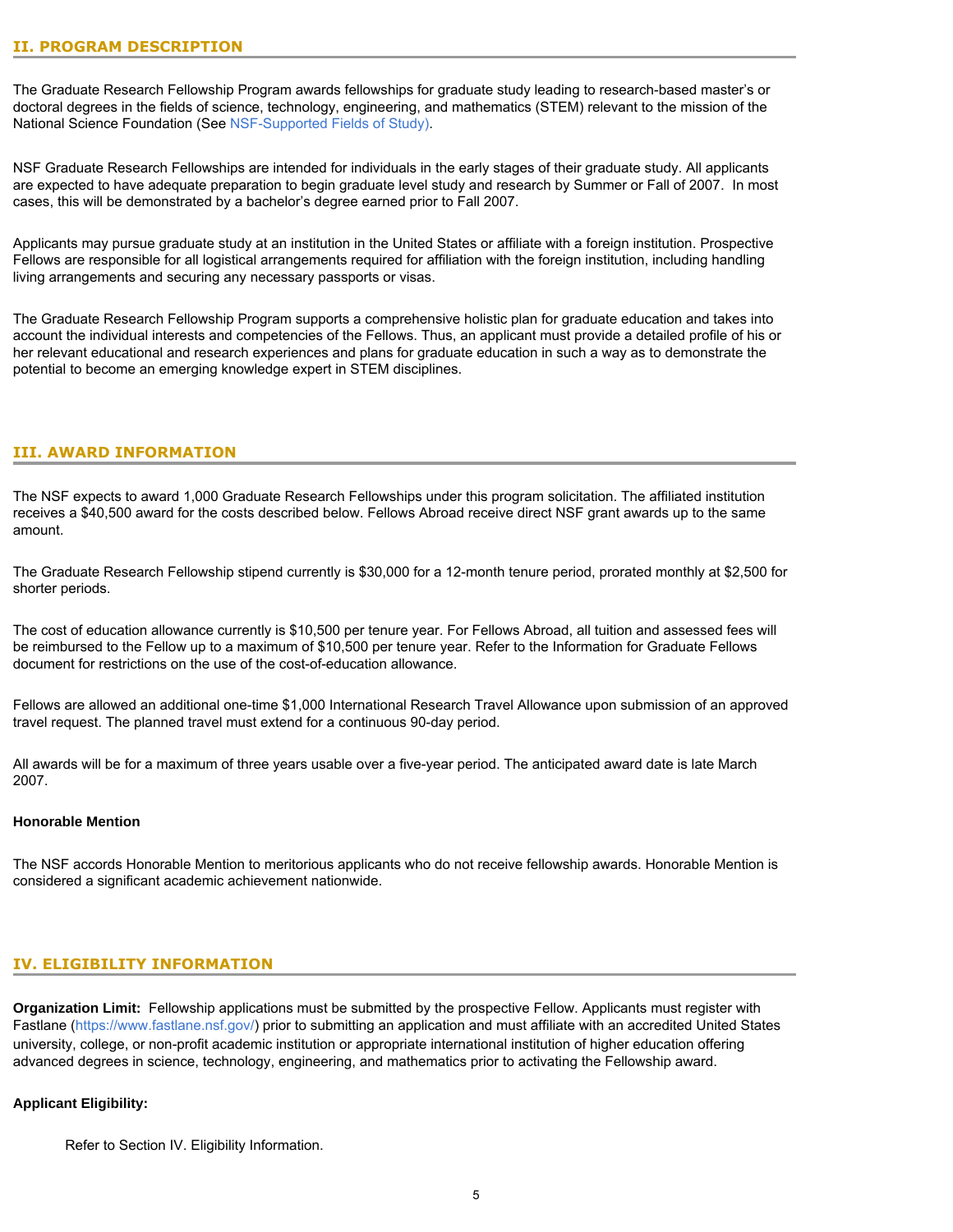#### **Limit on Number of Applications per PI:**

1 - Applicants are limited to only one application in this competition.

#### **Additional Eligibility Info:**

The three eligibility requirements for the Graduate Research Fellowship Program -- citizenship, degree requirements, and field of study -- are described below. Applicants are advised to read the entire program solicitation carefully to be sure that the requirements are interpreted properly. Applicants must exercise judgment in assessing eligibility.

# **Citizenship**

Applicants must be United States citizens or nationals, or permanent resident aliens of the United States.

The term "national" designates a native resident of a commonwealth or territory of the United States, such as American Samoa, Guam, Puerto Rico, U.S. Virgin Islands, or the Northern Mariana Islands. It does not refer to a citizen of another country who has applied for U.S. citizenship.

#### **Degree Requirements**

Fellowships are intended for individuals in the early stages of their graduate study. Applicants must have completed no more than twelve months of full-time graduate study at the time of their application. Below are general guidelines for determining eligibility according to the degree requirements criterion.

- Part-time students: Nine (9) semester hours of part-time study are equal to a full-time semester, and six (6) semester hours of part-time study are equal to a summer session.
- Applicants are expected to have adequate preparation to begin graduate study and research by summer or fall 2007. In most cases, this will be demonstrated by receipt of a bachelor's degree earned prior to Fall 2007.
- Individuals are typically eligible to apply during the senior year of college or prior to or during the first year of graduate school.
- Applicants in joint BS/MS programs are typically eligible to apply prior to the completion of any further graduate study.
	- In four-year joint programs, applicants may apply in the fourth year and after the completion of the program. Completion of any further graduate study outside the joint program will disqualify an applicant.
	- In five-year joint programs, applicants may apply in the fourth and fifth years of the program and after the completion of the program. Completion of any further graduate study outside the joint program will disqualify an applicant.
- Applicants may be considered eligible based on extenuating circumstances, such as a significant change of field, interruption in study to gain work experience, or career interruption due to family or medical reasons. The interruption must be for a period of more than two years prior to November 2006.
- Categories of applicants that are always ineligible:
	- $\bullet$  Those who earned a Ph.D. in science, mathematics, or engineering or any medical degree, such as an M.D., D.D.S. or D.V.M. after October 1, 1999.
	- Those who have already received and held tenure as an NSF Graduate Research Fellow.

# **Field of Study**

Fellowships are awarded for graduate study leading to research-based master's or doctoral degrees in the fields of science, technology, engineering, and mathematics supported by the National Science Foundation (See NSF-Supported Fields of Study). The NSF welcomes applications for interdisciplinary programs of study and research. However, applicants are instructed to indicate the primary field of study for the proposed graduate program in the Fastlane Application Module so that the application can be assigned to the most appropriate review panel. The submission deadline for interdisciplinary applications is November 1, 2006. The guidelines below should be used to assess eligibility according to the field of study criterion.

• If the field is interdisciplinary, but with a clear field of study, the application should be submitted under the primary field. Only truly interdisciplinary applications **without** a primary field should be submitted in the interdisciplinary field due date.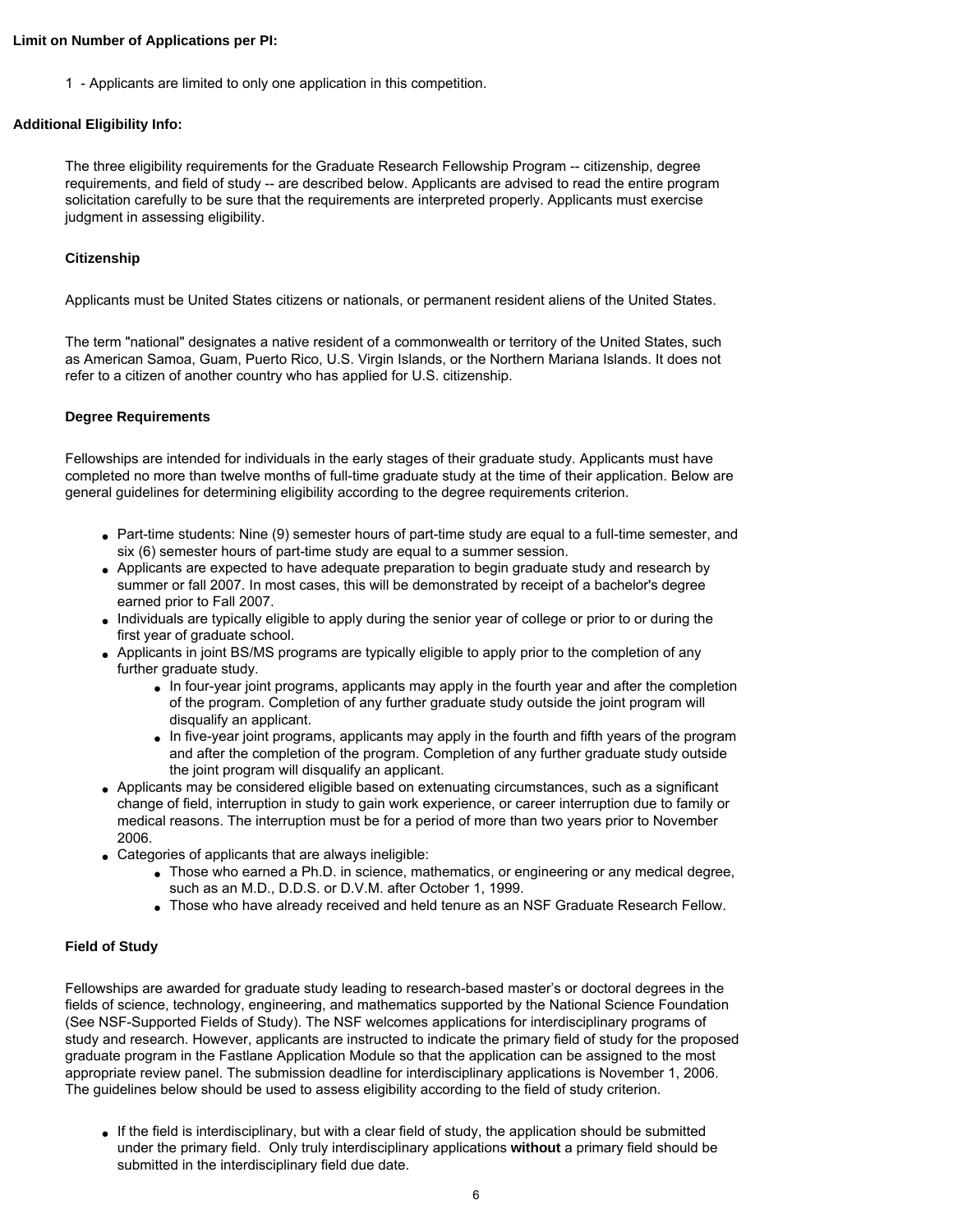- Research in bioengineering with diagnosis or treatment-related goals may be eligible for support if it applies engineering principles to problems in biology and medicine while advancing engineering knowledge. Bioengineering research to aid persons with disabilities may also be eligible. Applications emphasizing bio should be submitted under life sciences on November 1, 2006 while those emphasizing engineering should be submitted under engineering on November 9, 2006.
- Basic research may be eligible, notwithstanding long-term implications to the medical sciences.
- Research in a policy science is eligible only if applicants are pursuing research oriented master's or Ph.D. degrees.
- Categories of study that are always ineligible:
	- Clinical, counseling, business, or management fields, social work, education (except in science education Ph.D.), or history (except in history of science).
	- Practice-oriented professional degree programs, joint science-professional degree programs (MD/PhD and JD/PhD), and medical, dental, law, or public health programs.
	- Medical sciences or research with disease-related goals, including work on the etiology, diagnosis or treatment of physical or mental disease, abnormality or malfunction in human beings or animals, animal models of such conditions, or the development or testing of drugs or other procedures for their treatment .

**The Graduate Research Fellowship Operations Center is responsible for processing applications and responding to questions about the program. For questions concerning these guidelines, contact the Graduate Research Fellowship Operations Center, 866-673-4737, international 202-331-3542. However, eligibility will be determined only on the basis of a completed submitted application.**

#### **Women in Engineering and Computer and Information Science Awards**

The Women in Engineering and Computer and Information Science awards are for women who intend to pursue graduate research degrees in Engineering or Computer and Information Science and Engineering. Additional funding for these awards is provided by the Directorate for Computer and Information Science and the Directorate for Engineering. Eligibility and review criteria are the same as for applicants in other fields.

# <span id="page-6-0"></span>**V. APPLICATION PREPARATION AND SUBMISSION INSTRUCTIONS**

# **A. Application Preparation Instructions**

Fellowship applications must be submitted electronically using the NSF Fastlane Graduate Research Fellowship Program Application Module at *[http://www.fastlane.nsf.gov/grfp/](http://www.fastlane.nsf.gov/)* according to the field of study deadline. Thus, applicants must first register as a Fastlane user at that web site. The *official* transcript(s) is due at the same time as the field of study and must be submitted to the GRF Operations Center at the address shown in this section. See the **Applicant User Guide** for instructions on completing and submitting an application.

The **Fastlane Application Module** includes the following information: Personal Profile, Education and Work Experience, Planned Graduate Program, Personal Statement, Previous Research Experience, Proposed Plan of Research, and References. Do not send other extraneous information or materials such as CDs, manuscripts, resumes, medical reports, or news clippings. These items will not be reviewed with your application. Images may be included but will be produced only in black and white.

**Applicants must follow the instructions in the user guide and applicant module for completing each section of the application and adhere to the 12-point font, 1" margin, and page limitation for all essays. The essays must be written using the standard 8.5" x 11" page size. Failure to comply with these requirements could eliminate the application from consideration by review panels.** Applicants are advised to submit applications early to avoid possible Fastlane system delays on the deadline dates.

#### **Supplemental Application Materials are described below.**

#### ● *Official Academic Transcript(s) (Must be received by field of study deadline)*

Academic transcripts are required for all institutions listed in the applicant module, excluding Fall 2006. Required transcripts include academic transcripts from the baccalaureate institution and transcripts for all completed graduate work. Transcripts must be received by the field of study application deadline and submitted to the GRF Operations Center in hard copy via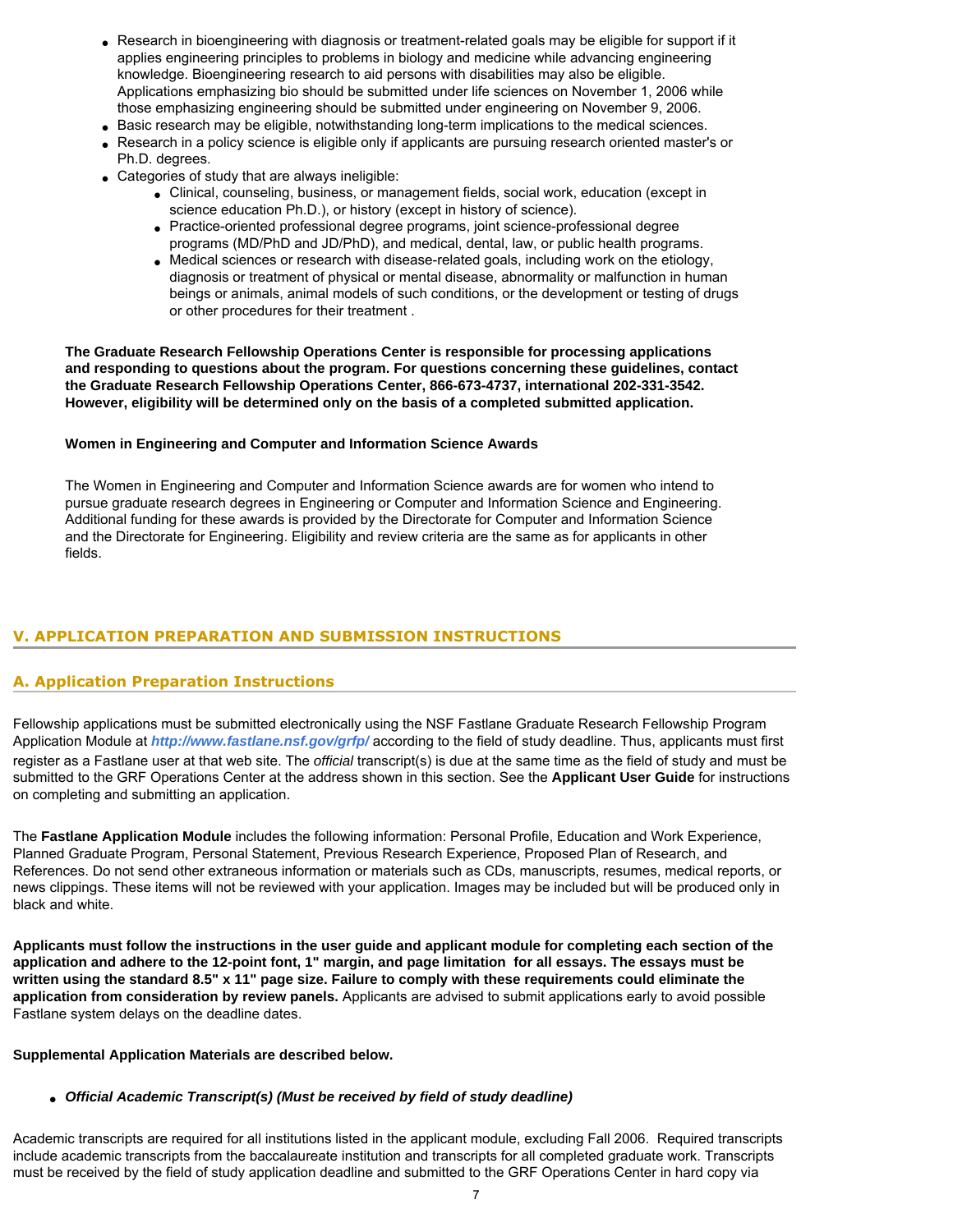*GRF Operations Center Suite T-50, 1818 N Street NW Washington, DC 20036*

#### ● *Graduate Record Examinations (GRE) Test Scores (Optional -- Due November 30, 2006)*

It is recommended that applicants have both the GRE General and Subject Test scores reported. Only GRE scores from tests taken between October 1, 2001 and November 30, 2006 submitted by ETS will be accepted for the 2007 NSF Graduate Research Fellowship competition. GRE scores may be reported only by using the application module. Applicants should NOT submit scores themselves directly.

#### ● *Three Reference Letters (Due December 1, 2006)*

Applicants are required to submit three reference letters. Reference writers should use letterhead, if possible, and include the following information: Name and Title of reference writer, Department, and Institution or Organization. The reference letter should provide details explaining the nature of the relationship to the applicant, comments on the applicant's potential and prior research experiences, statements about the applicant's academic potential and prior research experiences, statements about the applicant's proposed research, and any other information to enable review panels to evaluate the application according to the NSF Merit Review Criteria of Intellectual Merit and Broader Impacts.

#### **Graduate Record Examination Registration**

NSF will pay Subject Test registration fees for applicants who register for the November 04, 2006 administration under two conditions: (1) the NSF Fellowship application is the primary purpose, and (2) the GRE registration form for the November test is received at ETS no later than September 29, 2006.

The following condition is imposed on the reporting of the November 04, 2006 GRE Subject Test scores when NSF pays the test fee. Prior to May 1, 2007 these scores will be reported only for the NSF Graduate Research Fellowship Program, to the fellowship applicant, and to the applicant's undergraduate institution.

Mail the Request for Payment of GRE Subject Test Fee form along with the GRE Subject Test registration form to:

ETS - GRE Box 382013 Pittsburgh, PA 15251-8013

No online registration is available.

#### **Application Completion Status**

The Fastlane GRFP Application module will display the completion status of the fellowship application. The status function will indicate whether the application and the supplemental information, such as transcripts, reference letters, and GRE scores have been received. Applicants are strongly encouraged to make use of this feature and the Manage Reference feature to ensure all application materials have been received. Applicants must use the Fastlane user ID and password to access this information.

# <span id="page-7-0"></span>**B. Budgetary Information**

**Cost Sharing:** Cost sharing is not required by NSF in proposals submitted under this Program Solicitation.

# **Indirect Cost (F&A) Limitations:**

No indirect costs are allowed.

# **Other Budgetary Limitations:**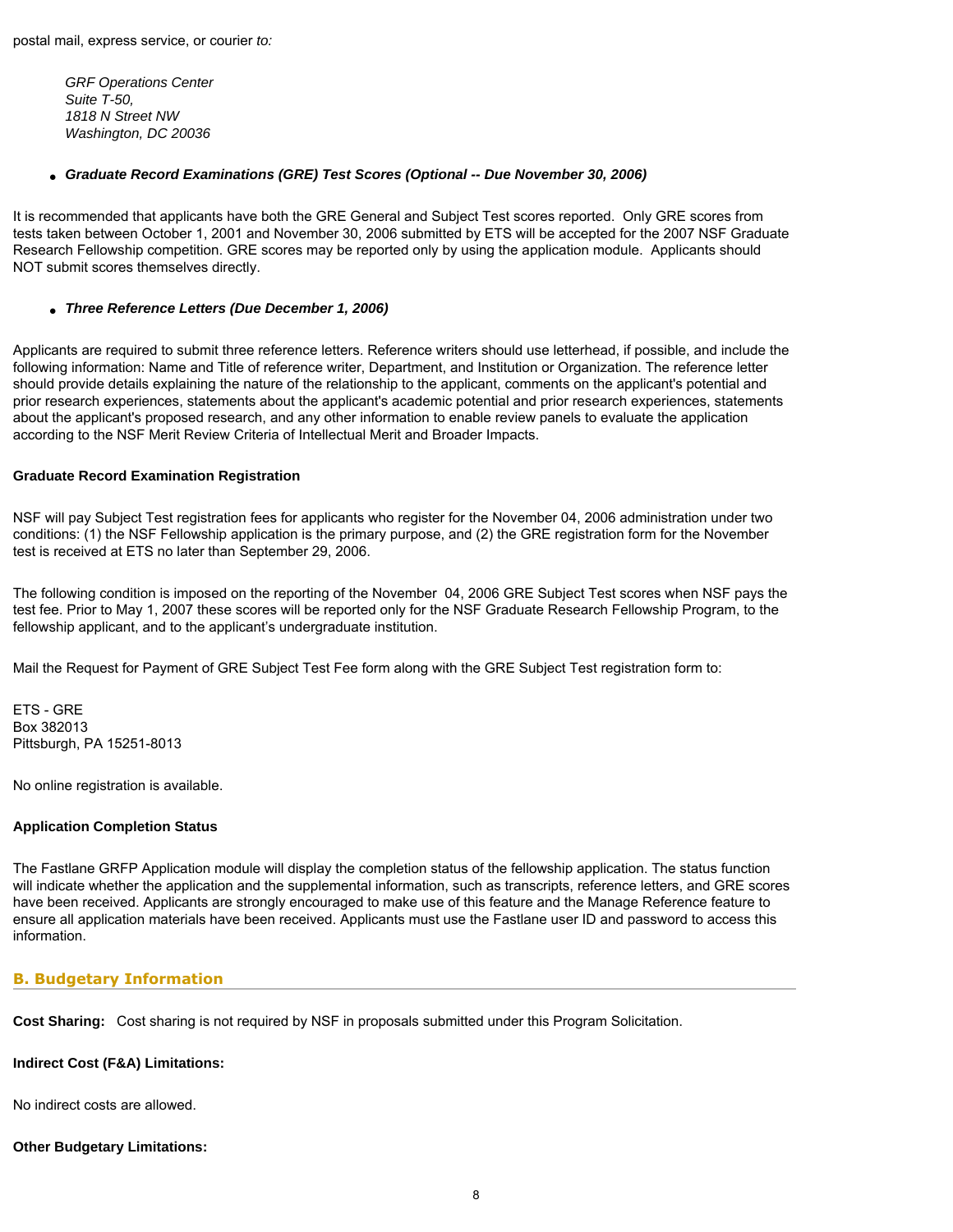The NSF awards \$40,500 to the affiliated institution for the costs described below. Fellows Abroad receive direct grant awards for up to the same amount.

The Graduate Research Fellowship Program fellowship stipend currently is \$30,000 for a 12-month tenure period, prorated monthly at \$2,500 for shorter periods.

The cost-of-education allowance currently is \$10,500 per tenure year per fellow. For Fellows Abroad, all tuition and assessed fees are reimbursed to the Fellow up to a maximum of \$10,500 per tenure year.

Fellows are allowed a one-time \$1,000 International Research Travel Allowance.

# <span id="page-8-0"></span>**C. Due Dates**

• **Application Deadline(s)** (due by 5 p.m. submitter's local time):

November 01, 2006

Interdisciplinary Fields of Study

November 03, 2006

Mathematical Sciences and Computer and Information Sciences and Engineering

November 06, 2006

Social Sciences, Psychology, and Geosciences

November 08, 2006

Life Sciences

November 09, 2006

Engineering

November 13, 2006

Chemistry, Physics & Astronomy

#### <span id="page-8-1"></span>**D. Fastlane Requirements**

Applicants are required to prepare and submit all applications for this program solicitation through the FastLane system. Detailed instructions for application preparation and submission via FastLane are available at: [http://www.fastlane.nsf.gov/a1/](http://www.fastlane.nsf.gov/a1/newstan.htm) [newstan.htm.](http://www.fastlane.nsf.gov/a1/newstan.htm) For FastLane user support, call the FastLane Help Desk at 1-800-673-6188 or e-mail [fastlane@nsf.gov.](mailto:fastlane@nsf.gov) The FastLane Help Desk answers general technical questions related to the use of the FastLane system. Specific questions related to this program solicitation should be referred to the NSF program staff contact(s) listed in Section VIII of this solicitation.

#### <span id="page-8-3"></span><span id="page-8-2"></span>**VI. APPLICATION REVIEW INFORMATION**

The Graduate Research Fellowship Program (GRFP) is designed to provide opportunities for pre-doctoral education that prepares students for a broad range of disciplinary and cross-disciplinary careers through its investment in intellectual capital. Applicants are expected to propose a holistic plan for graduate education that demonstrates the potential to successfully complete a research-based graduate degree and the potential to become an emerging knowledge expert in science, technology, engineering, and mathematics.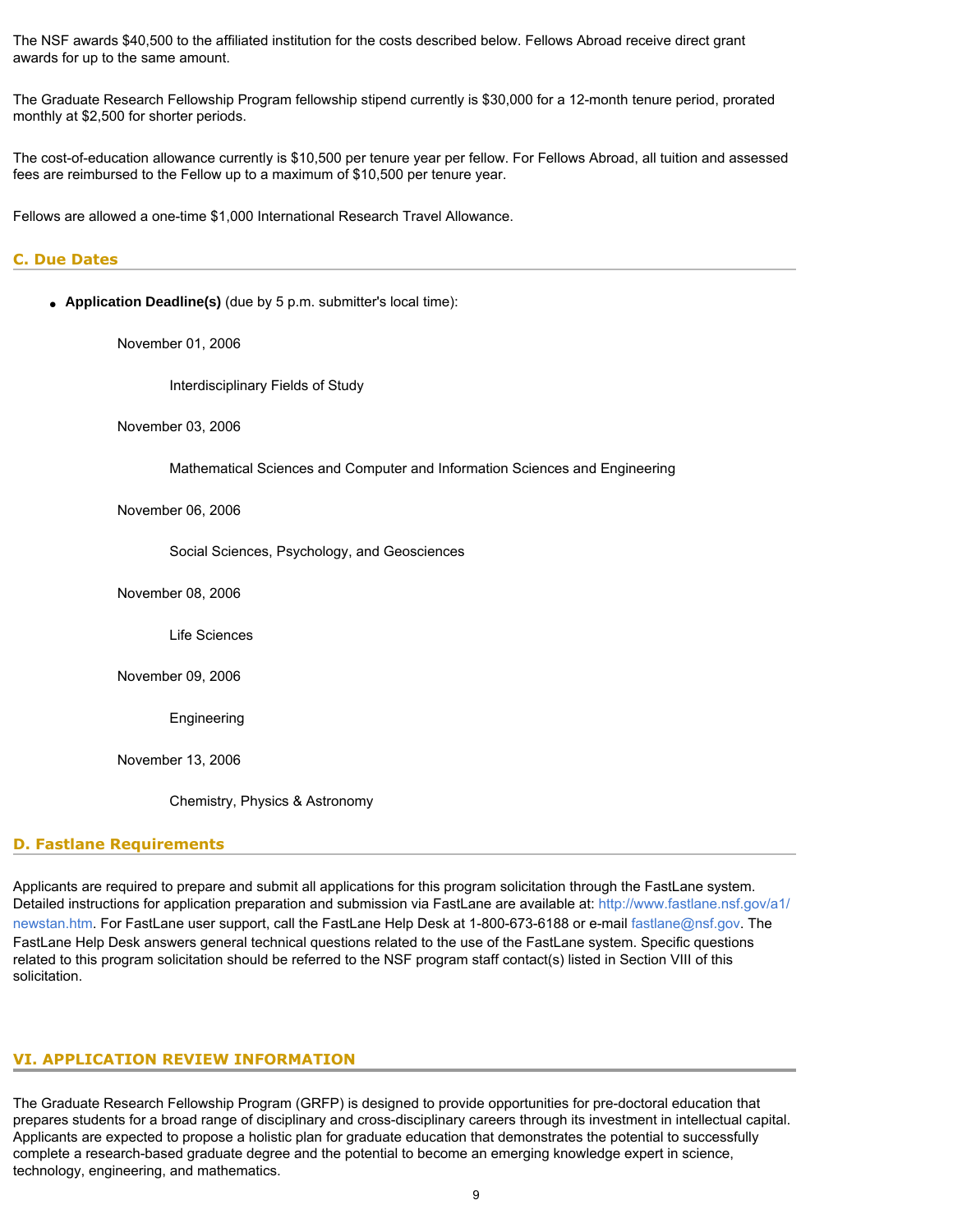Applications will be reviewed by disciplinary panels of scientists, mathematicians, and engineers and other professional experts in graduate education. Applications will be assigned to disciplinary panels based on the applicant's chosen field(s) of study. Thus, applicants are advised to select a field of study in the FastLane applicant module that is most closely aligned to the proposed graduate program of study and research plan.

Each application, therefore, will be reviewed independently on the basis of merit using all available information in the completed application. In considering applications, reviewers will be instructed to address the two Merit Review Criteria as approved by the National Science Board on March 28, 1997 – INTELLECTUAL MERIT and BROADER IMPACTS. Applicants, therefore, must address each criterion in their written statements to provide reviewers with the information necessary to respond fully to both. The following guidance is provided to interpret these requirements in the context of the Graduate Research Fellowship Program.

#### Intellectual Merit

The intellectual merit criterion includes demonstrated intellectual ability and other accepted requisites for scholarly scientific study, such as the ability (1) to plan and conduct research; (2) to work as a member of a team as well as independently; and (3) to interpret and communicate research findings. Panelists will consider: the strength of the academic record, the proposed plan of research, the description of previous research experience, references, Graduate Record Examinations (GRE) General and Subject Tests scores, and the appropriateness of the choice of institution relative to the proposed plan for graduate education and research.

#### Broader Impacts

The broader impacts criterion includes contributions that (1) effectively integrate research and education at all levels, infuse learning with the excitement of discovery, and assure that the findings and methods of research are communicated in a broad context and to a large audience; (2) encourage diversity, broaden opportunities, and enable the participation of all citizenswomen and men, underrepresented minorities, and persons with disabilities-in science and research; (3) enhance scientific and technical understanding; and (4) benefit society. Applicants may provide characteristics of their background, including personal, professional, and educational experiences, to indicate their potential to fulfill the broader impacts criterion.

# <span id="page-9-0"></span>**B. Application Review and Selection Process**

Applications submitted in response to this program solicitation will be reviewed by Panel Review.

Please see Section A. above for a description of the review process.

# <span id="page-9-2"></span><span id="page-9-1"></span>**VII. AWARD ADMINISTRATION INFORMATION**

#### **A. Notification of the Award**

Notification of the fellowship award is made to the applicant by the Division of Graduate Education. Applicants whose applications are not selected for fellowship award will be advised as promptly as possible.

# <span id="page-9-3"></span>**B. Award Conditions**

An NSF Fellowship award consists of the award letter that includes the applicable terms and conditions and fellowship management instructions. All Fellowship awards are made subject to the provisions (and any subsequent amendments) contained in the document Information for Graduate Research Fellows.

NSF Graduate Research Fellowship Program applicants will be notified in late March 2007 of their selection. The applicant must accept or decline the Fellowship within 30 days of notification by logging into the Graduate Research Fellowship Program link at ([http://www.fastlane.nsf.gov/grfp/\) w](http://www.fastlane.nsf.gov/grfp)ith the applicant User ID and password. Failure to comply with the deadline may result in revocation of the fellowship offer.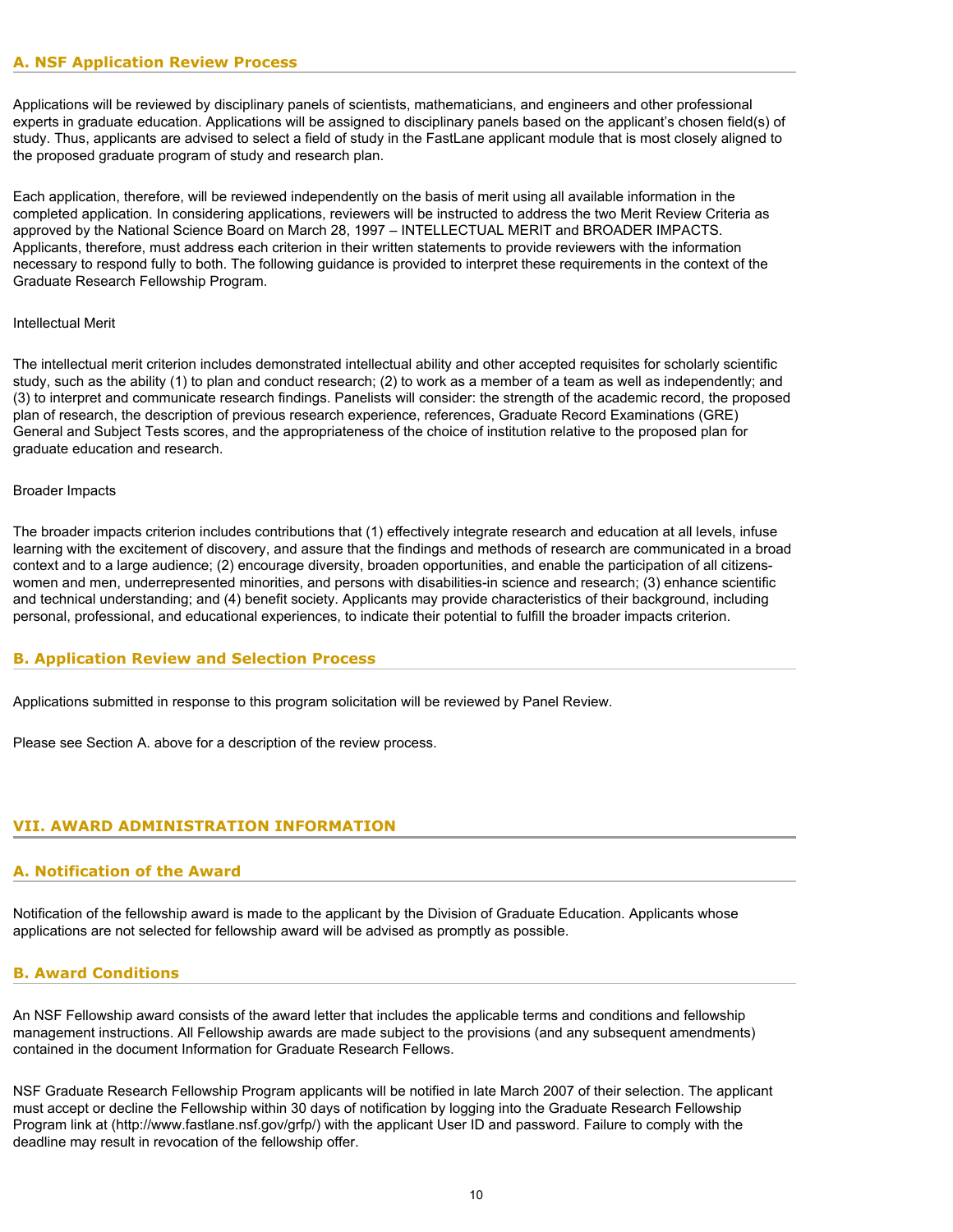#### Other Opportunities for Fellowship Awardees and Honorable Mention Recipients

Fellows and Honorable Mention recipients may request computer time at one of the NSF supported Supercomputer Centers. The Centers consider requests for supercomputer use in support of the research project that is undertaken toward completion of the graduate program of study. (Refer to the Information for Graduate Research Fellows for additional guidance.)

Facilitation Awards for Scientists and Engineers with Disabilities (FASED) provide funding for special assistance or equipment to enable persons with disabilities (students and faculty) to work on NSF-supported projects. Fellowship awardees and Honorable Mention recipients with disabilities may apply for assistance by contacting [grfp@nsf.gov.](mailto:grfp@nsf.gov)

# <span id="page-10-0"></span>**C. Reporting Requirements**

#### Annual Activity Report

Fellows are required to submit an Activity Report annually, regardless to tenure status, using NSF's FastLane electronic fellowship management and reporting system. The system permits electronic submission and updating of activity reports, including information on research accomplishments and findings, presentations, publications, teaching and research assistantships, awards and recognitions, and other scholarly accomplishments.

#### Annual Tenure Declaration

Fellows must declare their intent to affiliate with an institution and to utilize the fellowship for the following year annually using the NSF FastLane fellowship management and reporting system. Failure to declare intent by the deadline established violates the terms and conditions for NSF fellowship awards.

## Fellows Abroad

Starting Certificate: Fellows Abroad must submit the Fellowship Starting Certificate to initiate stipend payments and annually thereafter. The Starting Certificate must indicate the contact information for the Science Advisor at the affiliated institution.

ACH Vendor/Miscellaneous Payment Enrollment Form: Fellows Abroad must submit the ACH Vendor/Miscellaneous Payment Enrollment Form (SF 3881) to the Division of Financial Management at NSF in order for the U.S. Treasury Department to transmit payment data electronically to the Fellow's U.S. bank account.

#### Research Involving Human Subjects

Projects involving research with human subjects must ensure that subjects are protected from research risks in conformance with the relevant federal policy known as the Common Rule (Federal Policy for the Protection of Human Subjects, 45 CFR 690). All projects involving human subjects must either (1) have approval from the organization's Institutional Review Board (IRB) before fellowship award or (2) must affirm that the IRB or an appropriate knowledgeable authority previously designated by the organization (not the Applicant) has declared the research exempt from IRB review, in accordance with the applicable subsection, as established in section 101(b) of the Common Rule. Applicants and Fellows are required to comply with this policy and adhere to the organization's protocol for managing research involving human subjects.

#### Program Evaluation

<span id="page-10-1"></span>The Division of Graduate Education (DGE) may conduct an on-going evaluation to determine how effectively the GRF program is achieving its goal to respond to the nation's need for a globally prepared diverse science and engineering workforce. Additionally, it is highly desirable to have a structured means of tracking Fellows beyond graduation to gauge the extent to which they follow a career path consistent with the intent of the program and to assess the impact the NSF fellowship has had on their graduate education experience. Accordingly, Fellows may be contacted during and after the completion of this award for updates on various aspects of their employment history, professional activities and accomplishments, and other information helpful in evaluating the impact of the program. Fellows and affiliated institutions should be prepared to cooperate in program-level evaluations conducted by the NSF and/or contracted evaluators.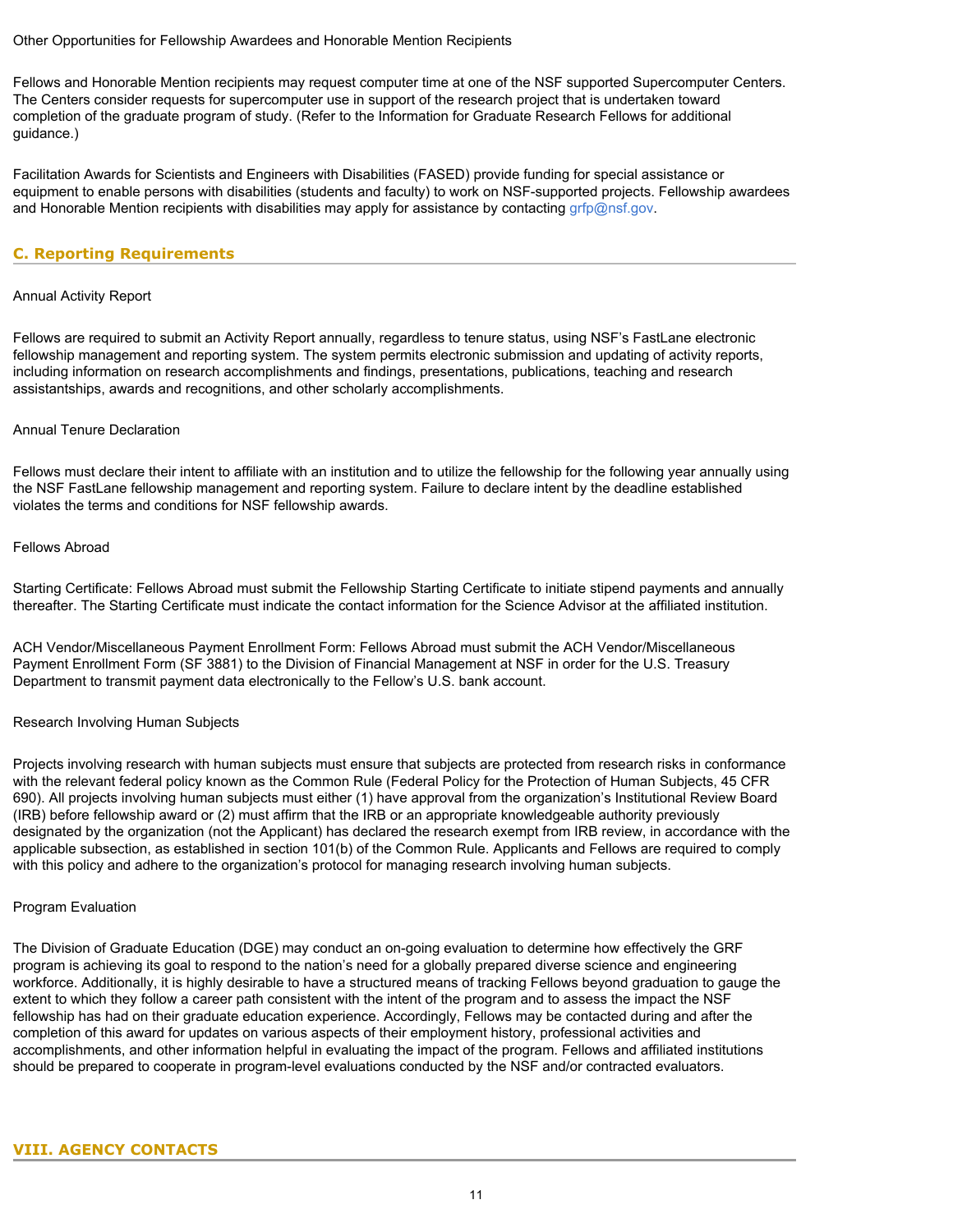General inquiries regarding this program should be made to:

• Grad Research Fellowship Operations Center, telephone: 866-673-6188, email: [help@nsfgradfellows.org](mailto:help@nsfgradfellows.org)

For questions related to the use of FastLane, contact:

● FastLane Help Desk, telephone: 1-800-673-6188; e-mail: [fastlane@nsf.gov](mailto:fastlane@nsf.gov).

The Graduate Research Fellowship Operations Center is responsible for processing applications and responding to requests for information. For information and questions during the application process please call the Center:

● Toll Free 866-NSF-GRFP (866-673-4737), International Phone 202-331-3542, E-mail: [help@nsfgradfellows.org](mailto:help@nsfgradfellows.org)

# <span id="page-11-0"></span>**IX. OTHER INFORMATION**

The NSF Website provides the most comprehensive source of information on NSF Directorates (including contact information), programs and funding opportunities. Use of this Website by potential proposers is strongly encouraged. In addition, MyNSF (formerly the Custom News Service)is an information-delivery system designed to keep potential proposers and other interested parties apprised of new NSF funding opportunities and publications, important changes in proposal and award policies and procedures, and upcoming NSF Regional Grants Conferences. Subscribers are informed through e-mail or the user's Web browser each time new publications are issued that match their identified interests. MyNSF also is available on NSF's Website at [http://www.nsf.gov/mynsf/.](http://www.nsf.gov/mynsf/)

Grants.gov provides an additional electronic capability to search for Federal government-wide grant opportunities. NSF funding opportunities may be accessed via this new mechanism. Further information on Grants.gov may be obtained at [http://](http://www.grants.gov/) [www.grants.gov.](http://www.grants.gov/)

Many NSF programs offer announcements or solicitations concerning specific proposal requirements. To obtain additional information about these requirements, contact the appropriate NSF program offices. Any changes in NSF's fiscal year programs occurring after press time for the Guide to Programs will be announced in the NSF E-Bulletin, which is updated daily on the NSF Website at [http://www.nsf.gov/home/](http://www.nsf.gov/home/ebulletin) [ebulletin,](http://www.nsf.gov/home/ebulletin) and in individual program announcements/solicitations. Subscribers can also sign up for MyNSF, formerly the Custom News Service, at ([http://www.nsf.gov/home/cns/start.htm\)](http://www.nsf.gov/home/cns/start.htm) to be notified of new funding opportunities that become available.

International Research Fellowship Program ([NSF 06-582](http://www.nsf.gov/publications/pub_summ.jsp?ods_key=nsf06582&org=NSF))

Alliances for Broadening Participation in STEM (ABEP) [\(NSF 06-552\)](http://www.nsf.gov/publications/pub_summ.jsp?ods_key=nsf06552&org+NSF)

Discovery Corps Fellowships [\(NSF 05-593\)](http://www.nsf.gov/publications/pub_summ.jsp?ods_key=nsf05593)

CEDAR, GEM, and SHINE Postdoctoral Research [\(NSF 06-584\)](http://www.nsf.gov/publications/pub_summ.jsp?ods_key=nsf06584)

Integrative Graduate Education and Research Traineeship (IGERT) ([NSF 06-525\)](http://www.nsf.gov/publications/pub_summ.jsp?ods_key=nsf06525&org=NSF)

Research Experience for Undergraduates [\(NSF 05-592\)](http://www.nsf.gov/funding/pgm_summ.jsp?pims_id=5517&from=fund)

Minority Postdoctoral Research Fellowships and Supporting Activities [\(NSF 06-586\)](http://www.nsf.gov/publications/pub_summ.jsp?ods_key=nsf06586)

Graduate Teaching Fellows in K-12 Education (GK-12) [\(NSF 05-556\)](http://www.nsf.gov/publications/pub_summ.jsp?ods_key=nsf06556)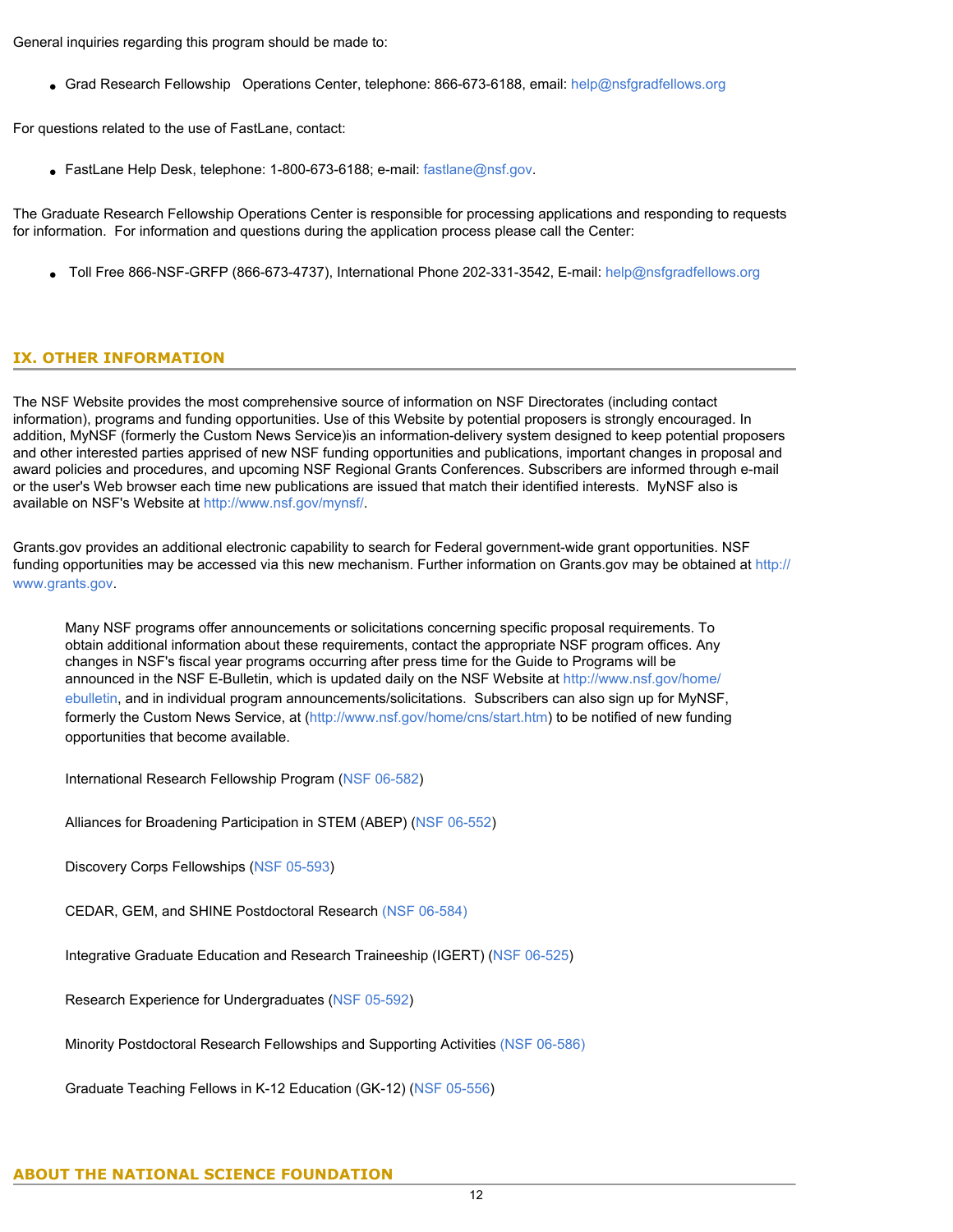The National Science Foundation (NSF) is an independent Federal agency created by the National Science Foundation Act of 1950, as amended (42 USC 1861-75). The Act states the purpose of the NSF is "to promote the progress of science; [and] to advance the national health, prosperity, and welfare by supporting research and education in all fields of science and engineering."

NSF funds research and education in most fields of science and engineering. It does this through grants and cooperative agreements to more than 2,000 colleges, universities, K-12 school systems, businesses, informal science organizations and other research organizations throughout the US. The Foundation accounts for about one-fourth of Federal support to academic institutions for basic research.

NSF receives approximately 40,000 proposals each year for research, education and training projects, of which approximately 11,000 are funded. In addition, the Foundation receives several thousand applications for graduate and postdoctoral fellowships. The agency operates no laboratories itself but does support National Research Centers, user facilities, certain oceanographic vessels and Antarctic research stations. The Foundation also supports cooperative research between universities and industry, US participation in international scientific and engineering efforts, and educational activities at every academic level.

*Facilitation Awards for Scientists and Engineers with Disabilities* provide funding for special assistance or equipment to enable persons with disabilities to work on NSF-supported projects. See Grant Proposal Guide Chapter II, Section D.2 for instructions regarding preparation of these types of proposals.

The National Science Foundation has Telephonic Device for the Deaf (TDD) and Federal Information Relay Service (FIRS) capabilities that enable individuals with hearing impairments to communicate with the Foundation about NSF programs, employment or general information. TDD may be accessed at (703) 292-5090 and (800) 281-8749, FIRS at (800) 877-8339.

The National Science Foundation Information Center may be reached at (703) 292-5111.

The National Science Foundation promotes and advances scientific progress in the United States by competitively awarding grants and cooperative agreements for research and education in the sciences, mathematics, and engineering.

To get the latest information about program deadlines, to download copies of NSF publications, and to access abstracts of awards, visit the NSF Website at [http://www.nsf.gov](http://www.nsf.gov/)

| • Location:                                            | 4201 Wilson Blvd. Arlington, VA 22230 |  |  |  |  |  |  |  |  |
|--------------------------------------------------------|---------------------------------------|--|--|--|--|--|--|--|--|
| • For General Information<br>(NSF Information Center): | (703) 292-5111                        |  |  |  |  |  |  |  |  |
| • TDD (for the hearing-impaired):                      | (703) 292-5090                        |  |  |  |  |  |  |  |  |
| • To Order Publications or Forms:                      |                                       |  |  |  |  |  |  |  |  |
| Send an e-mail to:                                     | pubs@nsf.gov                          |  |  |  |  |  |  |  |  |
| or telephone:                                          | (703) 292-7827                        |  |  |  |  |  |  |  |  |
| • To Locate NSF Employees:                             | (703) 292-5111                        |  |  |  |  |  |  |  |  |
|                                                        |                                       |  |  |  |  |  |  |  |  |

#### **PRIVACY ACT AND PUBLIC BURDEN STATEMENTS**

The information requested on proposal forms and project reports is solicited under the authority of the National Science Foundation Act of 1950, as amended. The information on proposal forms will be used in connection with the selection of qualified proposals; and project reports submitted by awardees will be used for program evaluation and reporting within the Executive Branch and to Congress. The information requested may be disclosed to qualified reviewers and staff assistants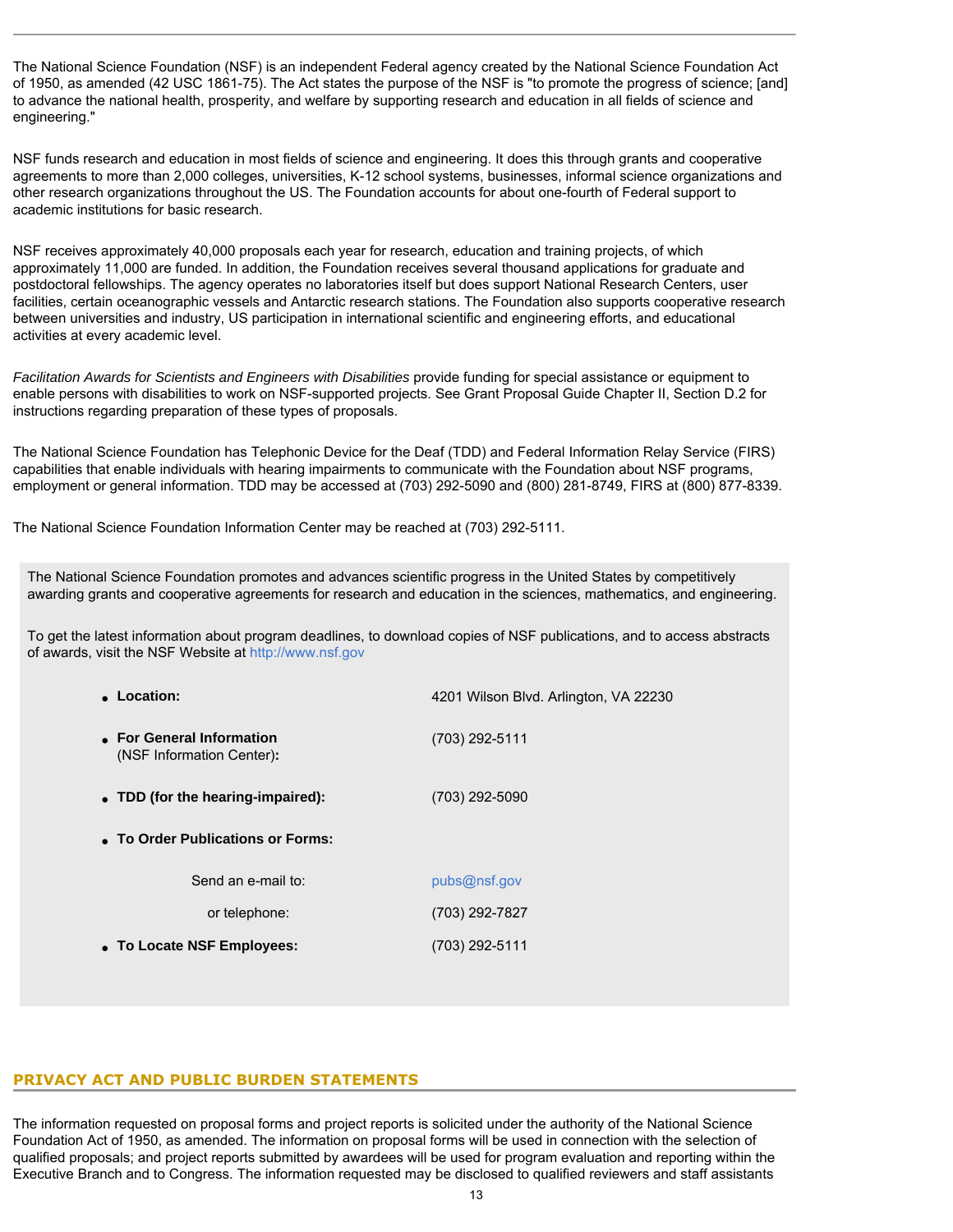as part of the proposal review process; to proposer institutions/grantees to provide or obtain data regarding the proposal review process, award decisions, or the administration of awards; to government contractors, experts, volunteers and researchers and educators as necessary to complete assigned work; to other government agencies or other entities needing information regarding applicants or nominees as part of a joint application review process, or in order to coordinate programs or policy; and to another Federal agency, court, or party in a court or Federal administrative proceeding if the government is a party. Information about Principal Investigators may be added to the Reviewer file and used to select potential candidates to serve as peer reviewers or advisory committee members. See Systems of Records, NSF-50, "Principal Investigator/Proposal File and Associated Records," 69 Federal Register 26410 (May 12, 2004), and NSF-51, "Reviewer/Proposal File and Associated Records, " 69 Federal Register 26410 (May 12, 2004). Submission of the information is voluntary. Failure to provide full and complete information, however, may reduce the possibility of receiving an award.

An agency may not conduct or sponsor, and a person is not required to respond to, an information collection unless it displays a valid Office of Management and Budget (OMB) control number. The OMB control number for this collection is 3145-0023. Public reporting burden for this collection of information is estimated to average 12 hours per response, including the time for reviewing instructions. Send comments regarding the burden estimate and any other aspect of this collection of information, including suggestions for reducing this burden, to:

Suzanne H. Plimpton Reports Clearance Officer Division of Administrative Services National Science Foundation Arlington, VA 22230

# <span id="page-13-0"></span>**X. APPENDIX**

# **NATIONAL SCIENCE FOUNDATION GRADUATE RESEARCH FELLOWSHIPS**

**NSF-Supported Fields of Study**

#### <span id="page-13-1"></span>**CHEMISTRY**

5230 Analytical 5250 Bio-inorganic 5240 Bio-organic 5260 Biophysical 9994 Environmental 5290 Inorganic 5330 Organic 5350 Physical 5331 Polymer 5370 Theoretical 5399 Chemistry, other (specify)

#### **COMPUTER AND INFORMATION SCIENCE AND ENGINEERING (CISE)**

7240 Artificial Intelligence (including Robotics and Expert Systems) 7210 Computer Science - Languages and Systems 7200 Computer Science - Theory 7270 Computer Systems Design (including Signal Processing) 7230 Database Systems 7261 Graphics 7260 Human Computer Interaction 7250 Information Technology and Organizations 7290 Networks and Communications 7280 Scientific Computing and Informatics 7220 Software Engineering – Operating Systems and Middleware 0019 Software Engineering – Computer Architecture and Grids 0020 Software Engineering – Information Security and Assurance 7299 CISE, other (specify)

## **ENGINEERING**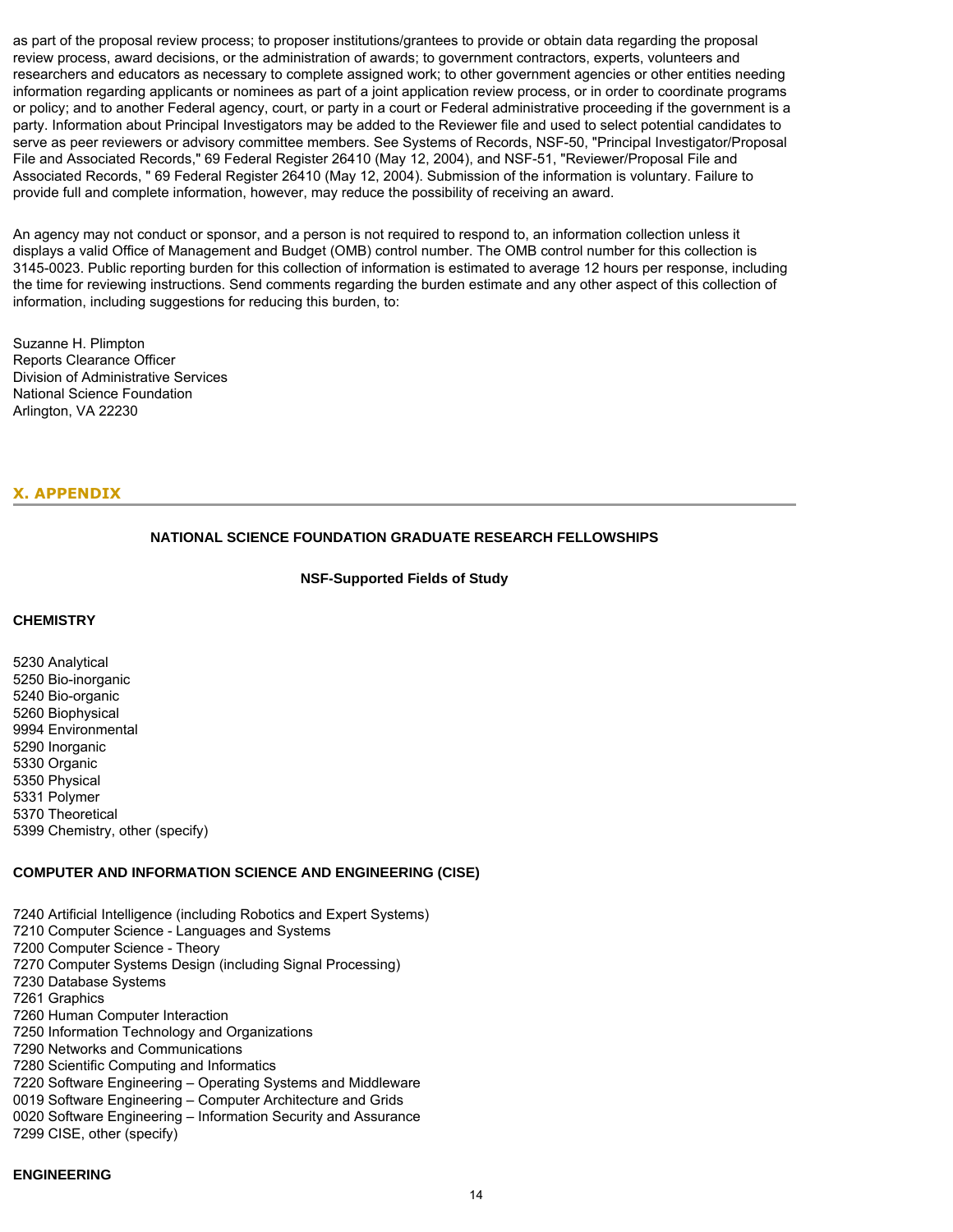6210 Aeronautical and Aerospace 6240 Agricultural 6250 Bioengineering and Biomedical 6330 Chemical Engineering 6350 Civil Engineering 6388 Computer Engineering 6390 Electrical and Electronic 6741 Energy 6470 Engineering Mechanics 6532 Engineering Science 9996 Environmental 6580 Industrial Engineering 6476 Materials 6620 Mechanical Engineering 6660 Metallurgical 6740 Nuclear 6245 Ocean 6716 Petroleum 6480 Polymer 6585 Systems Engineering 6799 Engineering, other (specify)

#### **GEOSCIENCES**

5710 Aeronomy 5720 Atmospheric Chemistry 5750 Chemical Oceanography 5770 Climate Dynamics 5740 Geochemistry 5780 Geology 5800 Geophysics 5810 Hydrologic Sciences 5820 Large-scale Dynamics Meteorology 5830 Magnetospheric Physics 5840 Marine Geology and Geophysics 5850 Mesoscale Dynamic Meteorology 5870 Paleoclimate 5860 Paleontology 5880 Physical Meteorology 7799 Physical Oceanography 5890 Solar - Terrestrial 5889 Geosciences, other (specify)

# **LIFE SCIENCES**

0399 Agriculture 0140 Agronomy 4510 Anatomy 4530 Animal Behavior 4531 Animal Science 0999 Biochemistry 1870 Biological Oceanography 1899 Biology 1299 Biophysics 1599 Botany (including Plant Physiology) 1820 Cell Biology 1860 Computational Biology 1840 Developmental Biology 1830 Ecology 4570 Entomology 9992 Environmental Sciences 1850 Evolutionary Biology 4590 Fish and Wildlife 0250 Forestry 2499 Genetics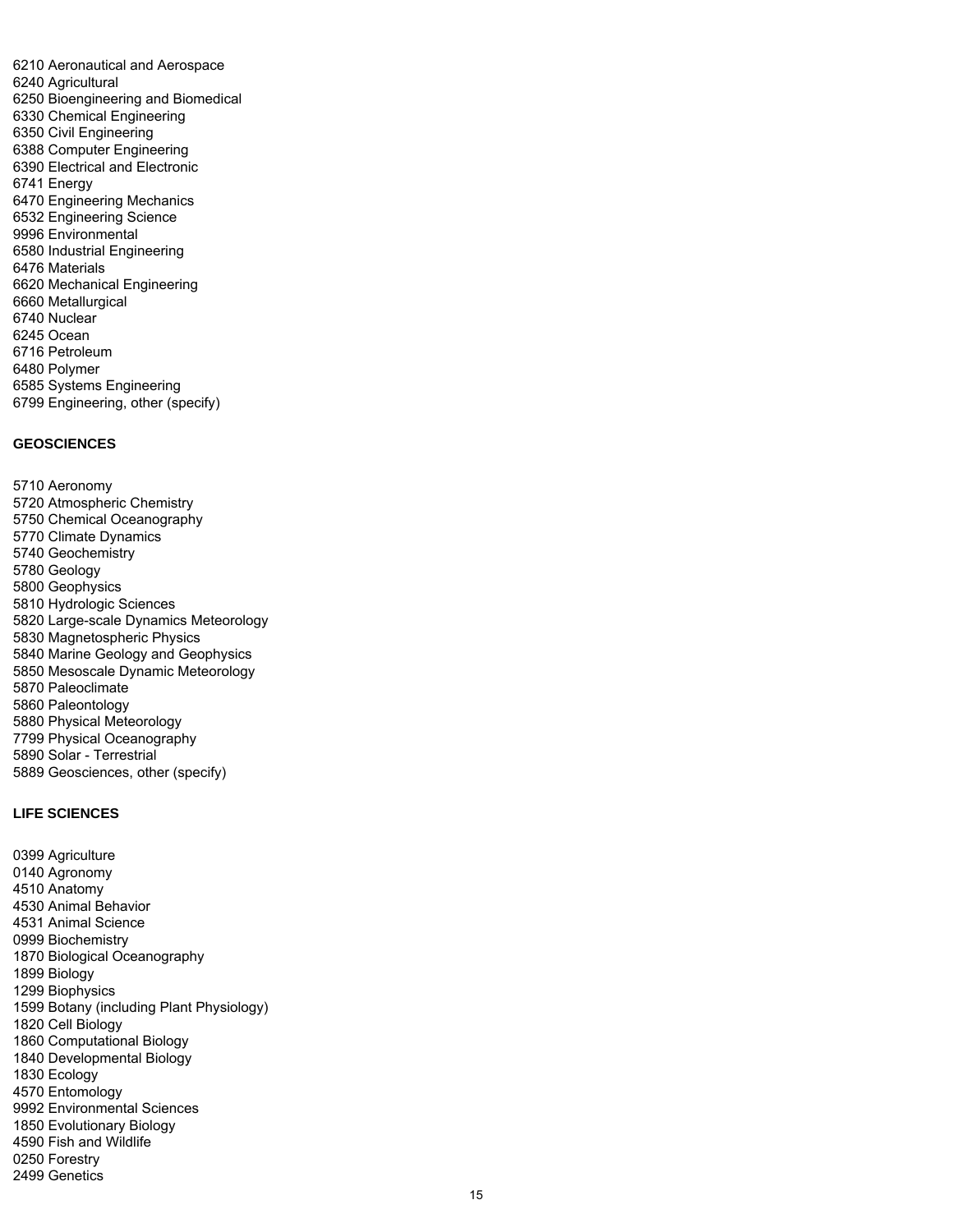0300 Horticulture 3293 Immunology 1874 Marine Biology 3299 Microbiology 1880 Molecular Biology 1829 Neurosciences 1890 Nutrition 2970 Pharmacology 3899 Physiology 1545 Plant Pathology 4540 Soil Science 1822 Structural Biology 3290 Virology 4699 Zoology 2299 Life Sciences, other (specify)

# **MATHEMATICAL SCIENCES**

7010 Algebra or Number Theory 7030 Analysis 7050 Applied Mathematics (including Biometrics and Biostatistics) 7110 Geometry 7130 Logic or Foundations of Mathematics 7140 Operations Research 7150 Probability and Statistics 7170 Topology 7199 Mathematics, other (specify)

# **PHYSICS AND ASTRONOMY**

4999 Astronomy 4930 Astrophysics 8040 Atomic and Molecular 8050 Condensed Matter Physics 8160 Nuclear 8180 Optics 8110 Particle Physics 8200 Physics of Fluids 8210 Plasma 8220 Solid State 8260 Theoretical Physics 8299 Physics, other (specify)

# **PSYCHOLOGY**

4125 Cognitive 4120 Cognitive Neuroscience 0001 Computational Psychology 4130 Developmental 4150 Experimental or Comparative 4189 Industrial/Organizational 4155 Neuropsychology 4165 Perception and Psychophysics 4170 Personality and Individual Differences 0020 Psycholinguistics 4158 Physiological 4162 Quantitative 4190 Social 4199 Psychology, other (specify)

# **SOCIAL SCIENCES**

0693 Biological Anthropology 0695 Cultural Anthropology